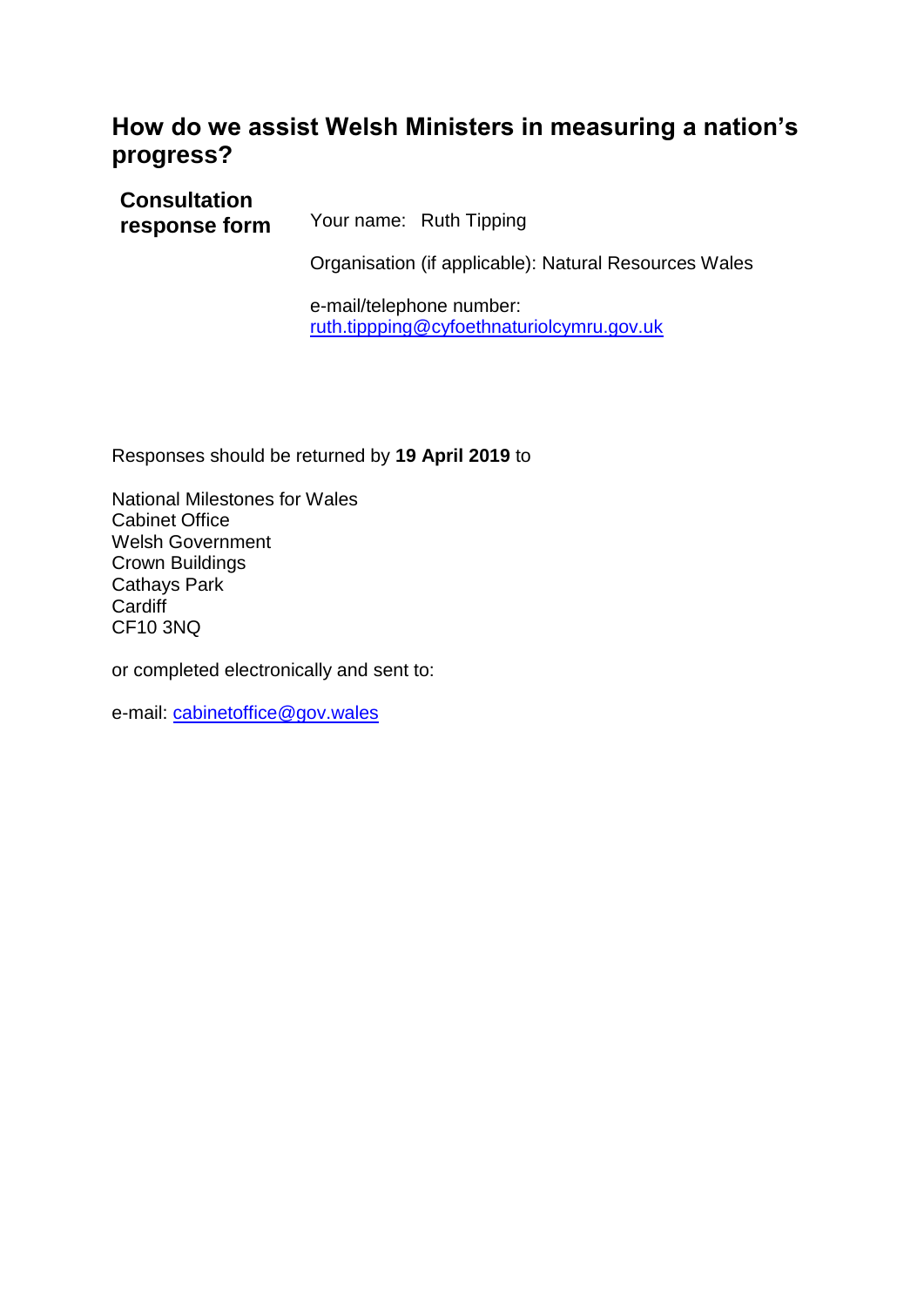# **A. Changes to the criteria to select national indicators against which national milestones will be developed**

1. Do you propose any changes to the criteria?

| - |  |
|---|--|
|   |  |

2. If yes, is the proposed change an additional criterion or an improvement to one of the existing criteria? (Please tick one box)

| Additional  |  |
|-------------|--|
| Improvement |  |

3. If an improvement, which existing criterion will be improved?

1. A small number so that we can focus our energy

4. Please provide your new or improved criterion.

**"A subset of the national well-being indicators appropriate to assess progress across all of the Well-being Goals set under S8 of the Well-being of Future Generations Act (Wales) 2015 in an integrated way"**

We agree with the statement in Criterion 1 –

"Milestones set using this criterion will contribute towards **integration**, helping us to assess progress towards more than one well-being goal and ensuring the milestones continue the policy journey started at commencement of the Act."

We also agree with Milestone three which discusses this from a **prevention** perspective,

We disagree with the criterion 1 being "a small number to focus our energy on", if this means that they don't deliver the integrated collective assessment across the goals.

We feel that the indicators proposed in the consultation to set milestones for, may not achieve the integrated assessment across all of the goals. The proposed set of milestones appear predominantly socio-economic focused with only a couple about the natural environment (and these are still in development). We are unclear how this set of Indicators will show the changes, and therefore milestones needed, across society, the economy and policy, to achieve the shared vision for Wales as described by the goals. It would, we feel, be better to not be constrained by a small number, but make sure they do fully reflect across all the goals in a way that is meaningful to their integrated nature.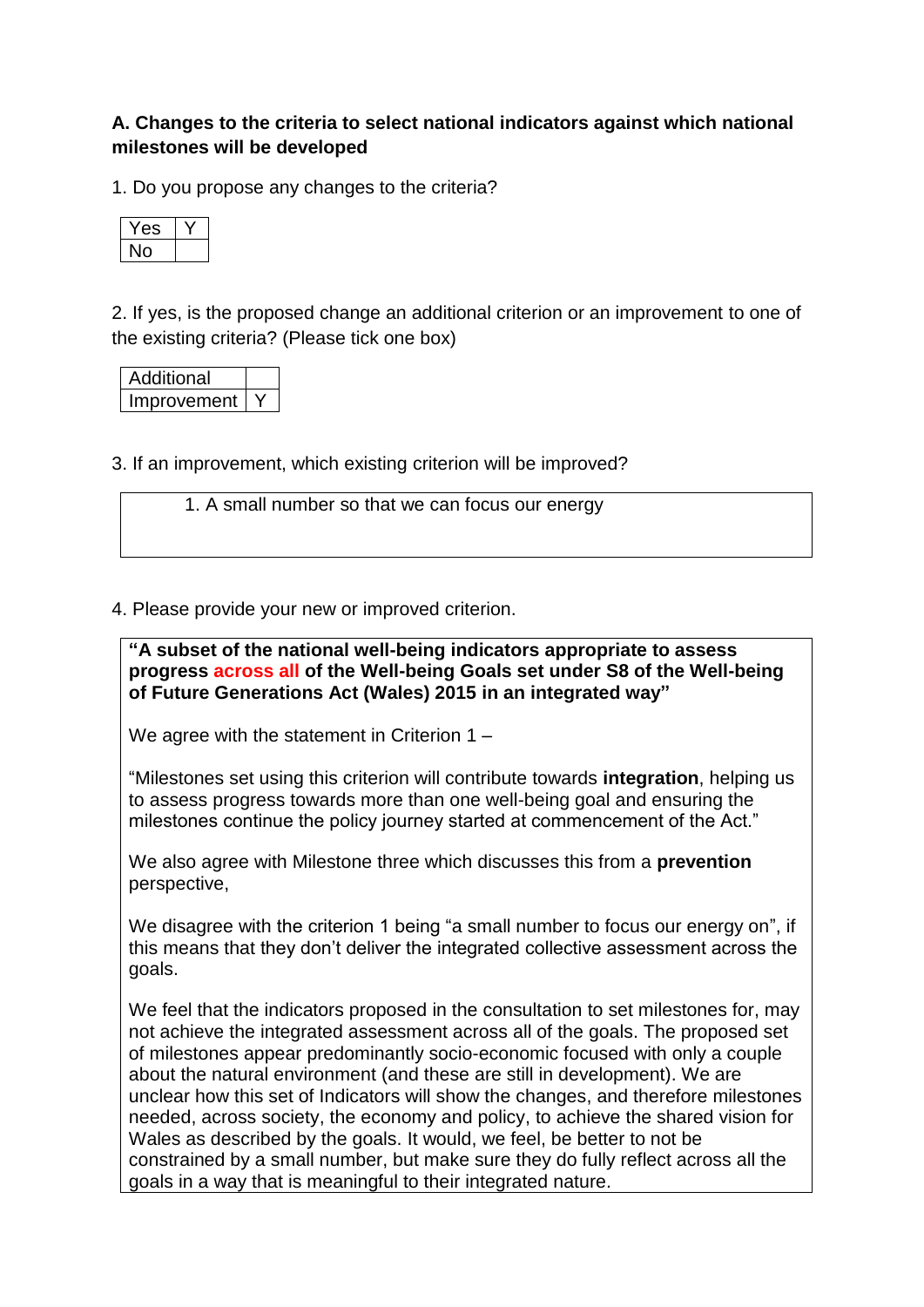For example, how do those currently picked fully reflect the role of natural resources and their resilient ecosystems, as the foundation blocks for a healthy functioning society, economy and therefore the well-being of Wales? To do this more effectively with the indicators we have available to us (recognising that 43 and 44 need more development), we feel more milestones relating to natural resources are needed. We have recommended some additional milestones with reasons. We have made suggestions about others too.

As an example, how do the indicators chosen in the consultation show a shift to a low carbon economy with a relevantly skilled workforce that uses resources efficiently? If we think about the change we want to see in an integrated way, it may help pick the indicators and or drive changes to ensure the indicators meet the needs of Wales. It may therefore be better to start from what we expect the key milestones to be around each goal and see what indicators would help show that?

For example: What are the changes we would expect to see in 2- 5, 10- 20 – 30 years in education to deliver a prosperous Wales? Are our skills programmes/education etc. generating people who can work in low carbon economies, understand the role and value of ecosystems and using resources sustainably, whilst delivering goods for society? What would we need to see in education programmes in 2-5 years to ensure this happens and then what would we need to see in 5- 10 years – e.g. 2-5 yrs all education programmes incorporating natural resource/ecosystem/sustainability and systems thinking; 5- 10 years relevantly skilled workforce in place and an economy that has shifted to low carbon products/systems, and in 20 years significantly reduced carbon emissions across Wales or a zero carbon products in a circular economy.

The current education indicators appear to be about numbers getting a qualification (not the relevance of the skills they've acquired) – what we need is a workforce ready and skilled to work in the low carbon economy, ensuring resilient ecosystems, and healthy population. The education and training sectors need to change to support this. Which indicators identify that? We need to identify indicators that can show multi-benefit outcomes.

The broad multi benefit indicators like soil, air quality etc. haven't been picked as milestone indicators. Soil carbon/organic matter content (the no.1 soil health/function indicator) is a fundamental measure, cross cutting and outcome focussed (e.g. decarbonisation), supporting most of the UN Sustainable Development Goals and therefore also the WFG Act Goals. (See detail in section on additional indicators).

**We also question the second criteria** (see section 6 for our detailed comments) - **choosing National Milestones (capable of being significantly influenced by our Government).** There are some big issues which Wales needs to be aware of and consider in its strategies/plans/policies. These are being excluded from the current list because of this criterion and although outside significant WG influence, they could usefully have milestones that would trigger changes in policy within WG's remit. These would include for example indicator 4 on air pollution, 9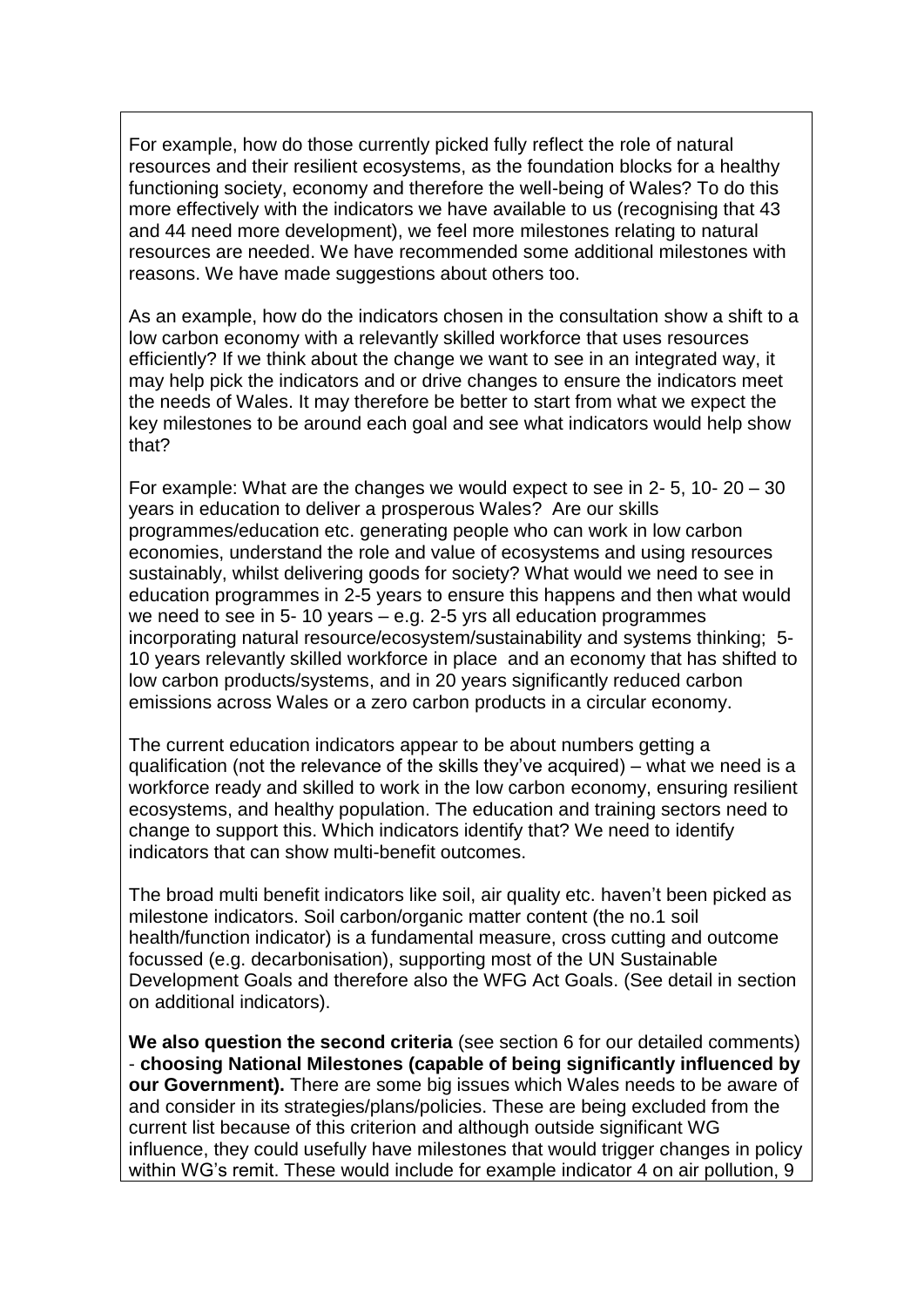on GVA and 12 on renewable energy equipment. We don't think criterion (2) should be around 'only those things influenceable by WG'.

We therefore suggest **the criterion for 1**, **potentially combined with 3**, should be:

**A subset of the national well-being indicators appropriate to assess progress across all of the Well-being Goals set under S8 of the Well-being of Future Generations Act (Wales) 2015 in an integrated way.** This allows for picking those most relevant and isn't constrained by needing to be a small number**.**

5. Please tell us why this new or improved criterion will fit with the other criteria and best support development of a small set of national milestones that will assist Ministers in assessing progress for the whole of Wales towards the seven well-being goals.

As presently drafted there is the danger that the indicators chosen to have milestones become, in effect, targets rather than indicators, whilst other indicators of the Well-being goals may be ignored.

The indicators need to have longevity outside of political cycles to ensure any shortermism in respect of milestones related to political cycles, is prevented.

The criterion proposed is more likely to ensure we pick indicators that can have milestones set that reflect across the whole set of well-being goals and therefore endure political cycles.

6. Do you propose removing any of the existing criterion?

| ۰ |  |
|---|--|
|   |  |

If yes, which criterion do you wish to see removed and why?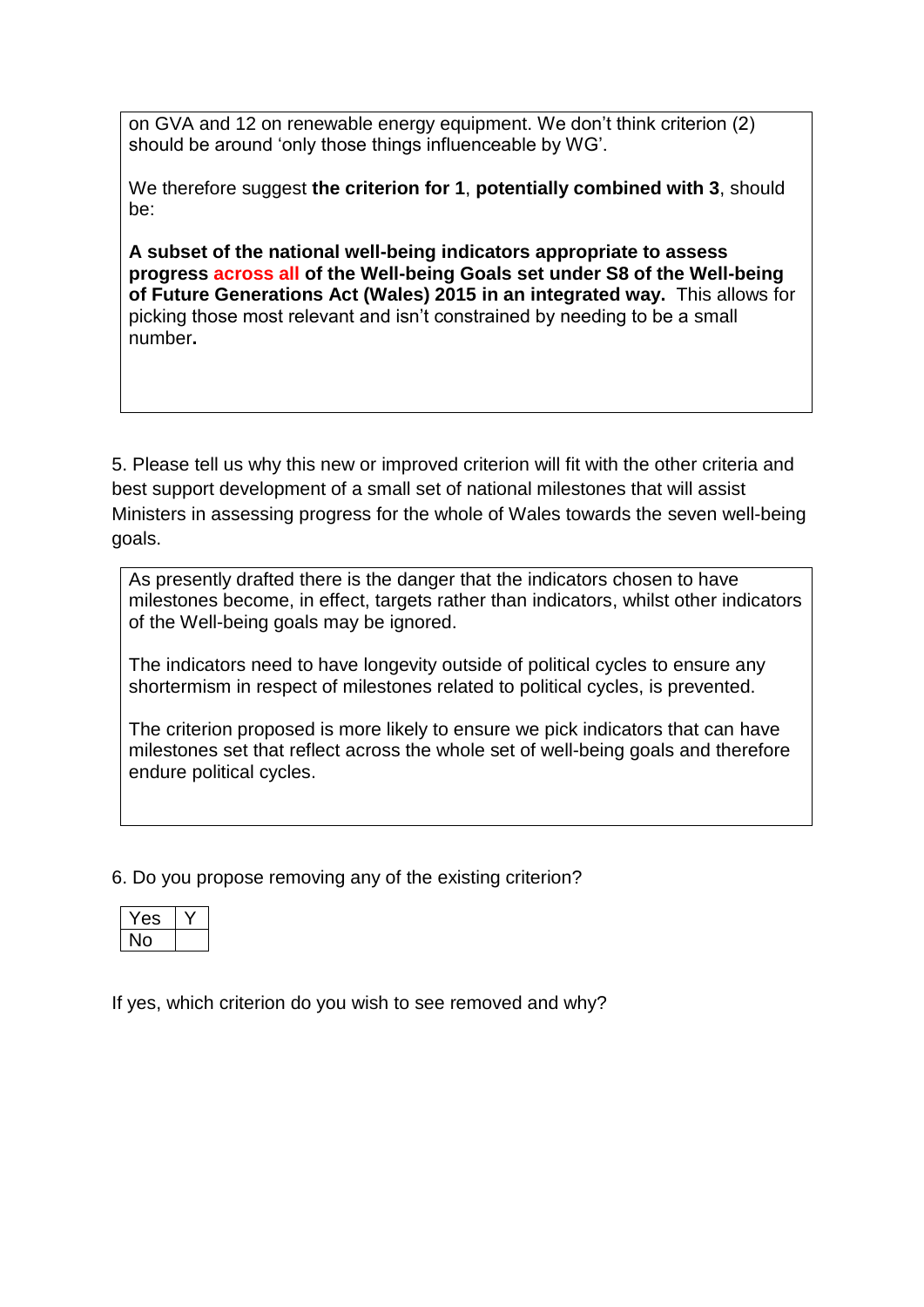Criterion No 2 – only those things WG have influence on.

This is a limiting criterion if Wales really wants to understand where and how its policies and actions can drive the changes we need to see to deliver the Goals.

We suggest a criterion that reflects not only those areas which WG have influence on, but also those things not directly in WG control but where policy levers in Wales can have a contribution, and also those areas where WG have influence on those decisions made outside of Wales.

# **B. Changes to the small set of national indicators against which national milestones will be developed**

7. Do you propose any changes to the small set of national indicators against which we propose to set national milestones?

8. Do you propose to remove or add national indicators from the small set against which we propose to set national milestones? (Please tick one box)

| Remove |  |
|--------|--|
|        |  |

9. If you are proposing an additional national indicator against which a milestone should be set, which national indicator do you propose adding?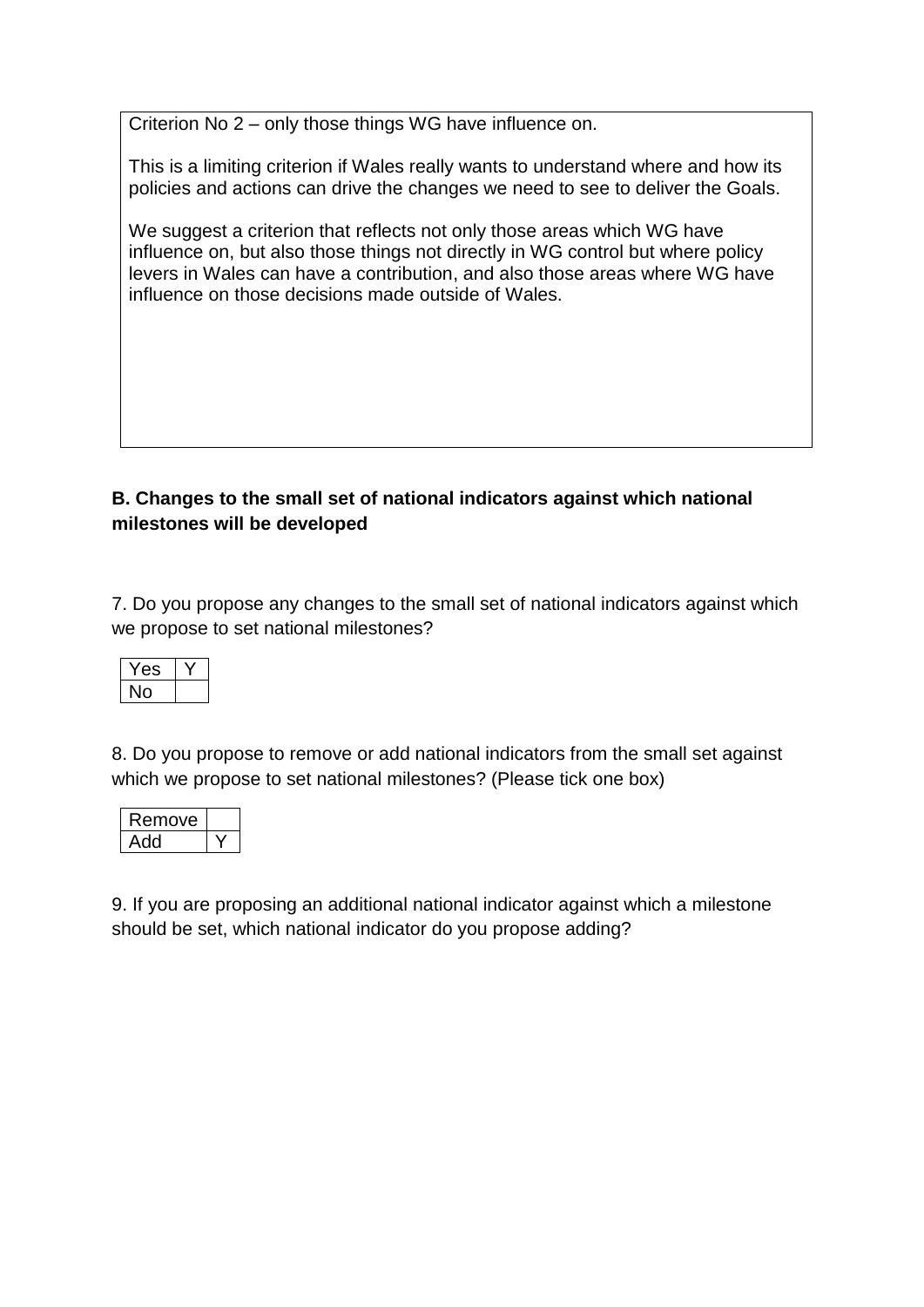17 of the 46 National indicators can be associated with the Environment Act requirement for Sustainable Management of Natural Resources (SMNR). Some are closely related, such as the **status of biological diversity** and some are more tangentially related (4 in total), such as the **% of adults who have fewer than two healthy lifestyle behaviours** (which include "meet physical activity guidelines", and such behaviours depend in part upon access to green space).

Of the reduced set of proposed "milestones" only 4 correspond to the SMNR related indicators and of the 4, 2 are tangential. This means that of the total WFG indicators 39% are related to SMNR, but of the milestones only 27% are related (whilst 45% of the indicators excluded from the milestones relate to SMNR). The highest incidence of SMNR related indicators that are excluded from the milestones relate to "Prosperous & Secure" (80%) and the lowest to "Ambitious & Learning" (0%), with "United & Connected" (64%) and "Healthy & Active" (63%).

We therefore suggest adding at least 4 indicators to those selected and have suggested some others for consideration.

## **Indicator 4**. Air pollution.

**Indicator 45**. The status of surface water quality as this is an indicator where WG policy (and NRW delivery) can have an influence. It also has milestones currently set that could be used and added to.

**Indicator 13**. Concentration of Carbon and organic material in soils, which is a cross cutting indicator linked to health, food production, etc.

**Indicator 15.** Amount of waste generated but not recycled per person. This is a key indicator of progress toward a circular economy and the transition to a low resource use economy.

# **Further consideration and development of:**

**Indicator 43**. Areas of healthy ecosystems in Wales **Indicator 44**. Status of Biological Diversity in Wales

#### **With some other potentials:**

9 GVA and - 12 renewable energy equipment,

11. Percentage of businesses which are innovation-active might be useful if linked to the education and skills to ensure we have entrepreneurial/innovative workforce – needs to be sustainable innovation – i.e. low carbon, resource efficient, supporting a health and cohesive community.

33. Percentage of homes with adequate energy performance

42. Emissions of greenhouse gases attributable to the consumption of global goods and services in Wales.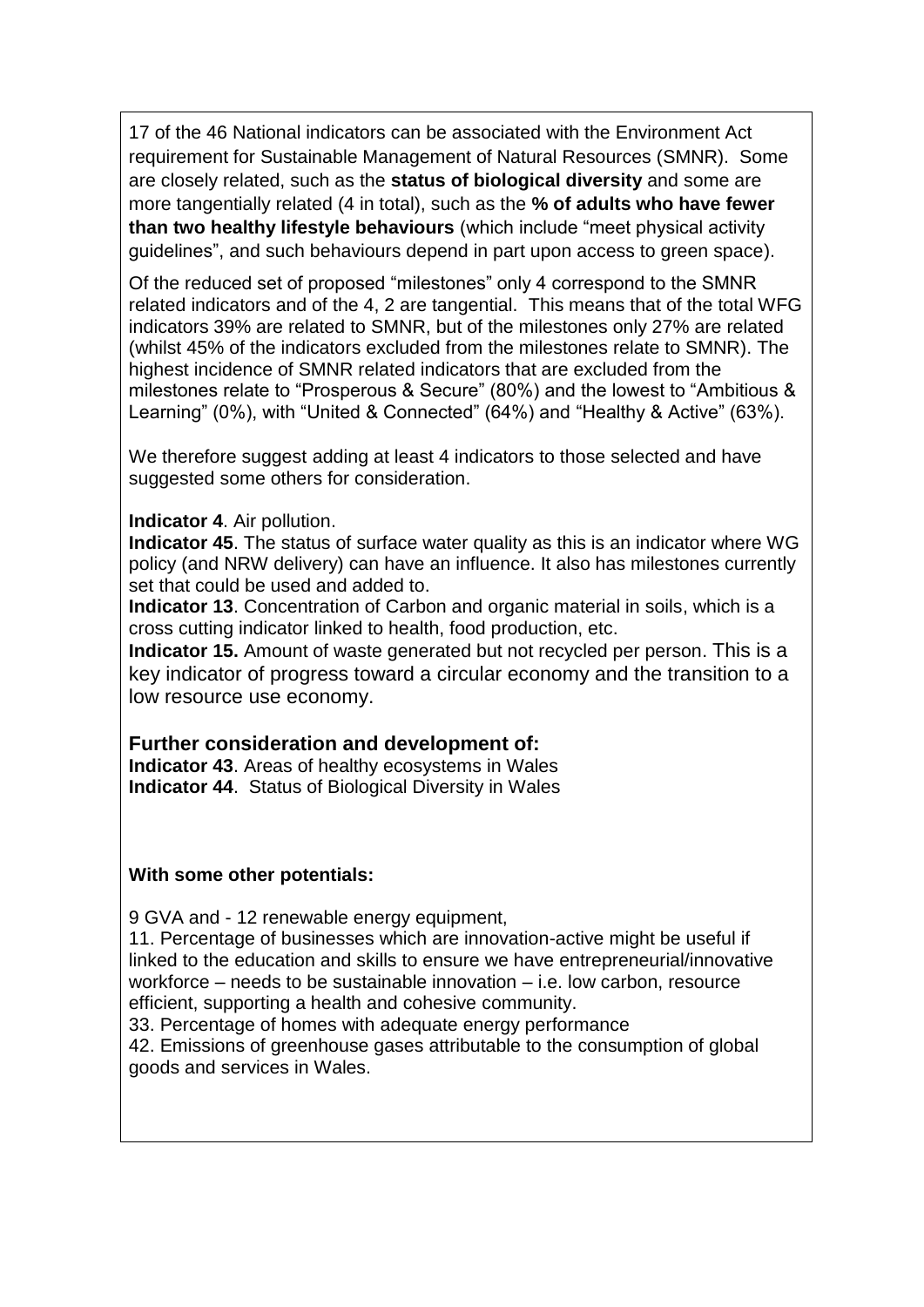If you have answered the question above, please now consider which national indicators can be removed from having milestones, to keep a small set or to reduce the set further.

The addition of a minimum of four indicators to the milestones will still deliver a sub-set of national indicators that are less than half the total number of indicators. The consultation document doesn't explain the merit of having 15 milestones out of a total of 46 national indicators, so there is no real basis to judge why 15 should be preferred to 19, although the assumption is extensively used to frame the consultation.

The addition of a further four national well-being indicators also offsets the underrepresentation of stocks of biotic and abiotic natural resources and the flows that arise from them (which yield both benefits and intrinsic values to people and the economy), in the milestones. Their current lack is surprising given the recognition by the Welsh Assembly and by the Welsh Government of the key dependence of all seven Well-being goals upon natural resources and the dependence of sustainable economic growth upon the transition to a low resource use economy. This omission also does not fit well with using the Well-being of Future Generations (Act) Wales 2015 to discharge the sustainable development duty under S79 of the Government of Wales Act (2006), since sustainable development implies the adoption of a systems approach to grapple with inherently complex strategic issues that require solutions to wicked problems.

10. If you are proposing removing national indicators that we currently propose to set milestones against, which ones do you propose removing?

Further to the discussion in section 4 above, you may wish to consider removal of some of the socio-economic indicators, if reduced numbers are required, where these are measuring outputs not integrated outcomes.

Some examples might include

 **Indicators 7/8** education attainment – use 1 of the two, or something different to demonstrate school leavers/workforce skilled for need now and in the future – for a low carbon resource efficient economy.

**Indicator 21, as 22** also covers employment stats

11. Please provide an explanation for your proposed changes and the contribution they make to a small, balanced set of milestones.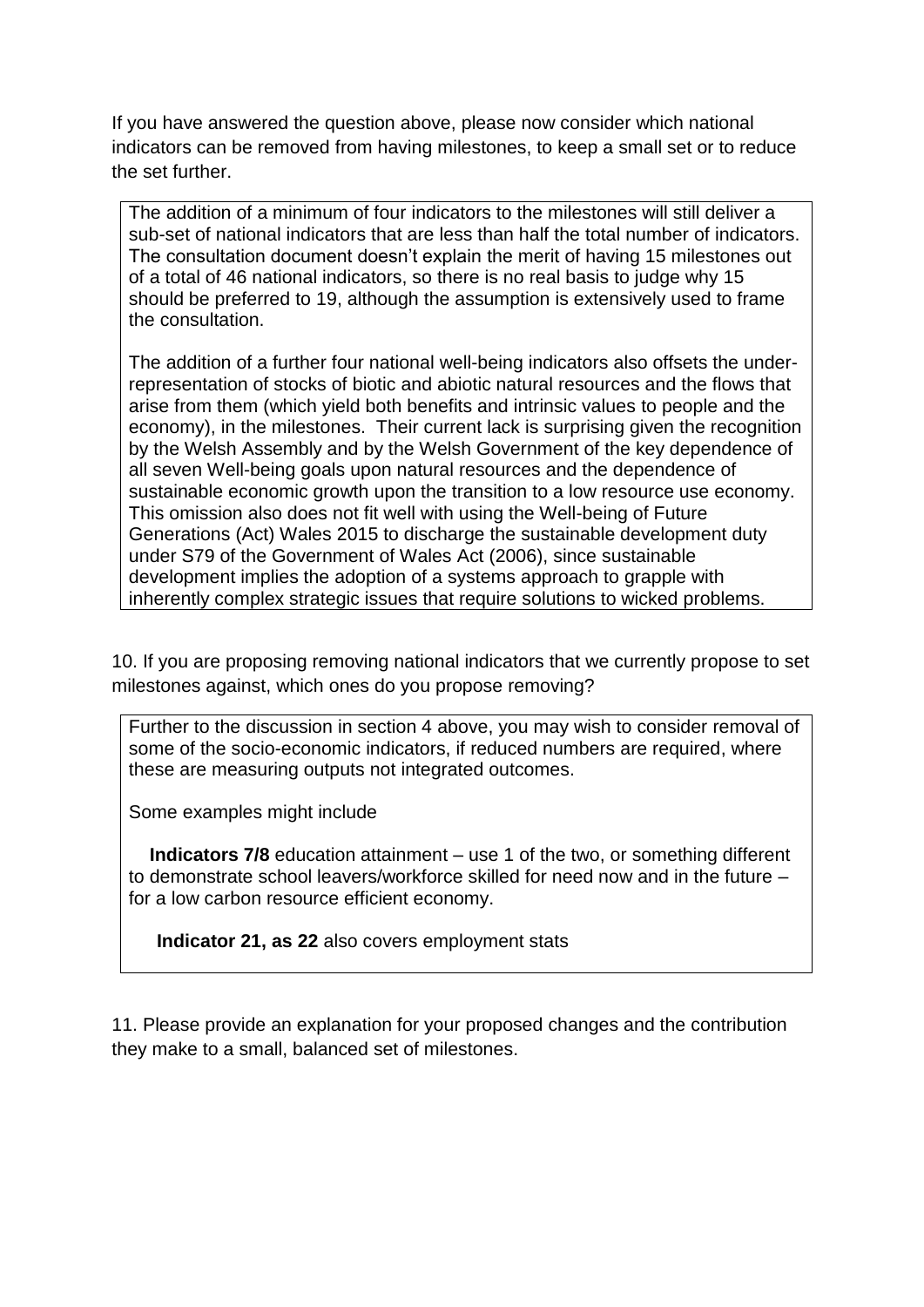All the proposed additional Indicators for developing milestones contribute to the Welsh Government (WG) Well-being objective "Drive sustainable growth and combat climate change". They also contribute to at least one, and often more, of the following WG Well-being objectives:

- Build healthier communities and better environment
- Equip everybody with the right skills in a changing world
- Build resilient communities, culture and language
- Deliver modern and connected infrastructure
- Promote and protect Wales' place in the world

We welcome and support the identification of biodiversity as an indicator to develop milestones for. However, the absence of metrics for soil, air and water – the three essential 'environmental media' – is inconsistent with the Sustainable Development agenda. The environment underpins well-being, the economy, society and culture, it should no longer be merely seen as a constraint, or something our economic activities impact upon.

Reasons for the additional indicators proposed above:

## **Indicator 4. Levels of nitrogen dioxide (NO2) pollution in the air**

Air pollution has become an increasing focus of public attention with a recognition of poor air quality as a cause of death. Public Health Wales describes air quality in Wales as an urgent public health issue, second only to smoking. It is estimated that poor air quality contributes to around 2,000 deaths per year (representing 6% of mortality in Wales). The adverse effects of airborne pollution disproportionately affect those living in deprived areas.

The Welsh Government announced its intention to formulate a Clean Air Plan for Wales. Hannah Blythyn, Minister for the Environment, stated:

"Poor air quality is often considered to be just an environmental issue, but it also has a significant impact on our natural resources and economy. We must tackle air quality from all possible angles." Subsequently in November 2018 the Welsh Government published a plan to tackle illegal roadside NO2 concentrations and confirmed that the Clean Air Plan would be published during the course of 2019.

#### **Indicator 45. Percentage of surface water bodies, and groundwater bodies, achieving good or high overall status.**

Water is an essential component of our life in Wales and should be a milestone to measures our nation's progress. We drink it, it is used by industry and manufacturing (including farming, fishing and forestry) and it supports a vast and varied ecosystem from source to sea. The quality and quantity of water is vital for well-being.

#### **Indicator 13. Concentration of Carbon and organic material in soil**

Soil constitutes a key natural resource. It is being lost both by geomorphological processes that have been accelerated by agricultural practices and by declining biophysical condition, again often exacerbated by agricultural practices. New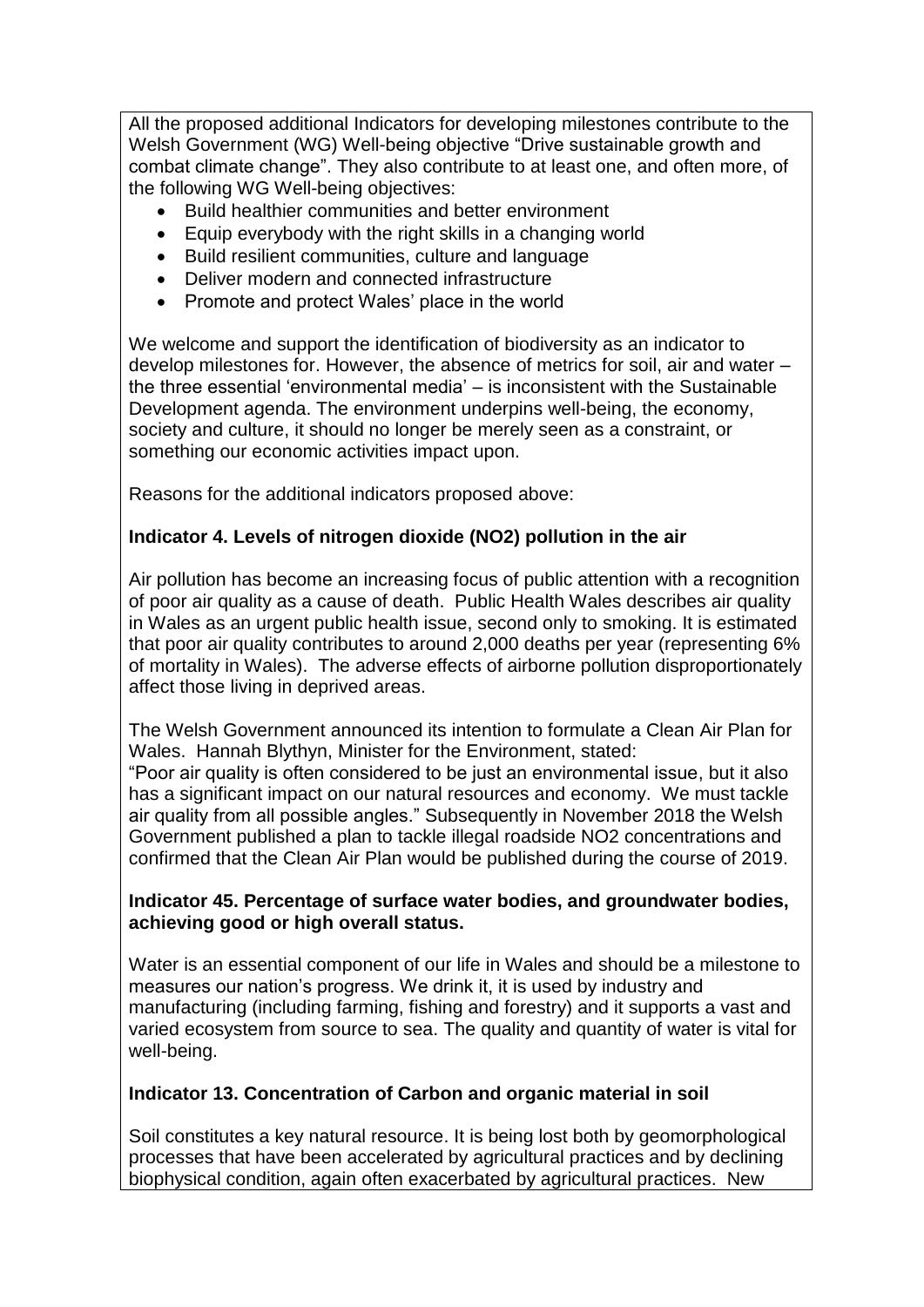techniques, such as low tillage systems, have the potential to arrest and reverse these pressures.

Soil provides a far larger reservoir of carbon (required to mitigate anthropogenic climate change) than the vegetation, including trees, that grow on the soil. The ONS estimates that there were 4,266MtC of biocarbon in the UK in 2007, of which 94% (4,019 MtC) was contained in soil stocks and 6% (247 MtC) in vegetation, and that between 1998 and 2007 this stock fell by 0.5% due wholly to a decline in soil biocarbon (biocarbon in vegetation rose by 0.5% of the same period due to an expansion in tree cover).

There is growing recognition that, along with air and water quality, soil quality is a key issue underpinning the resilience of both social and economic systems.

"The Sustainable Soils Alliance (https://sustainablesoils.org/about-soils) put the argument in the following terms: "Most of us take soils for granted. We believe that because it has always been there to meet our needs – as a source of nourishment for our food, foundations for our buildings and storage for our water and carbon - then it will always be, in limitless quality and supply. And yet our soils are in crisis. Their health is declining to the extent that we are now just one generation away from a soil system that is unable to meet the needs of the people that depend upon it. This has come about despite the vast and expanding number of organisations from science, agriculture, industry and civil society working to understand and improve soil quality… We urgently need to find solutions or risk reaching a point of no return."

Soil carbon/organic matter content (the no.1 soil health/function indicator) is a fundamental measure. It is a cross cutting and outcome focussed (e.g. decarbonisation) SMNR variable, supporting most of the UN Sustainable Development Goals. To help illustrate the point see below a couple of figures from a recent EC publication on the SDG's.

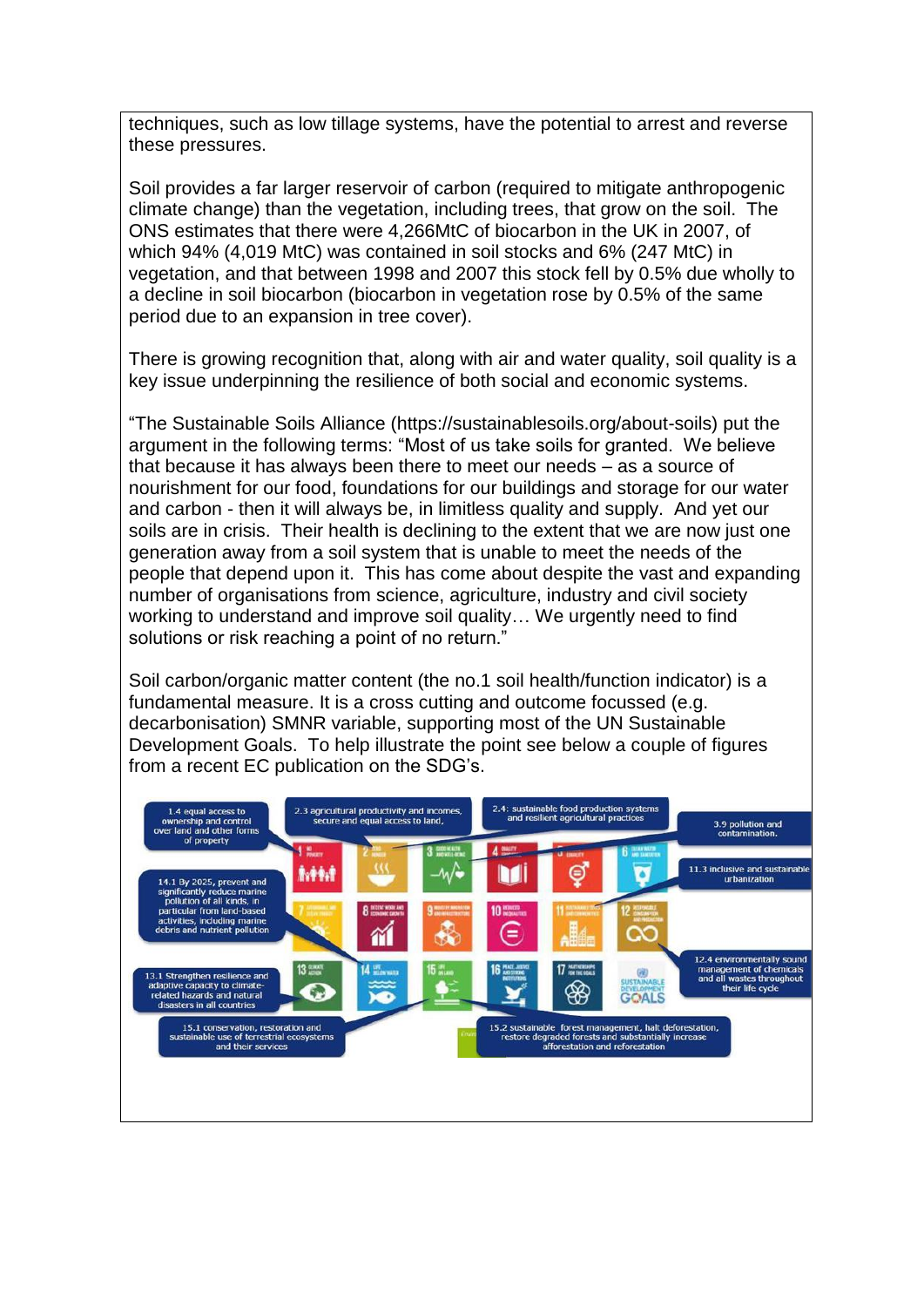

**Indicator 43. Area of healthy ecosystems in Wales.** Whilst this could also be considered for inclusion as part of the suite of milestones, further work is still required in developing the methodology for it. We would welcome working with you on developing Indicator 43 further. It could potentially include non-seminatural habitats, because these are critically important for biodiversity and have associated high values for the attributes of resilience, as well as for delivering key ecosystem services to people and economy.

**Indicator 44. Status of Biological Diversity in Wales.** We welcome the inclusion of this indicator as a key one to consider for the potential suite of milestones because of its significance in a Welsh, UK and international context. We recognise Indicator 44 is extremely complex and is still being considered and developed. We would like to understand how this work is progressing and be involved in its development along with any subsequent work on a potential milestone for it.

#### **Indicator 15. Amount of waste generated but not recycled per person**

This is a key indicator of progress toward a circular economy and the transition to a low resource use economy.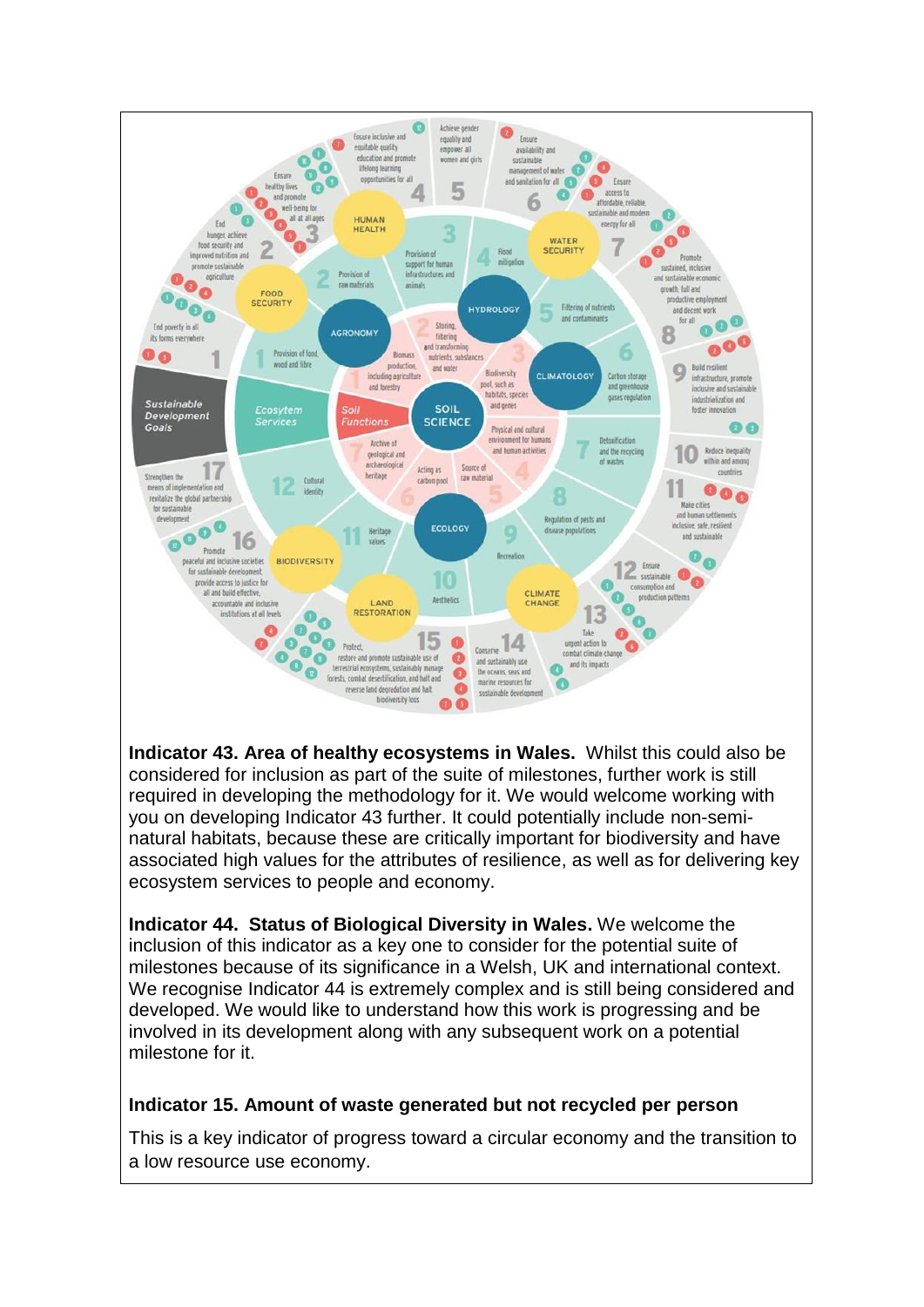Preventing waste arising is the most sustainable use of our resources and is the most preferred option of the waste hierarchy. Moving towards a circular economy will help to keep resources in service for as long as possible, maximising their value when in use and then, when no longer useful to society, ensuring that those resources are captured for re-use and recycling, and recovery or reintegration into ecosystems. Ensuring unavoidable waste is prepared for reuse or recycled retains natural resources, reducing the demand for virgin material. Improving the management of waste as a resource will reduce greenhouse gas emissions. This will also help to deliver well-being benefits, including environmental benefits, health benefits and the avoidance of detrimental environmental local impacts.

There are considerable amounts of recyclable material still present within the residual waste stream. Therefore, there are still significant opportunities to reduce, reuse, recycle, and recover waste across Wales so it is important to include this indicator as a milestone.

# **Others to consider that are multi-beneficial:**

## **Indicator 33. Percentage of homes with adequate energy performance**

The Natural Resource Policy (2017) identifies "increasing renewable energy and resource efficiency" as one of three key objectives for Welsh Government. The UK housing stock in general, and the Welsh stock in particular, is older and less energy efficient than domestic dwellings elsewhere in Europe. Schemes such as Nest and Arbed aim to take a "whole house approach" and have been designed to retrospectively improve performance. Building regulations have been tightened to improve the performance of new dwellings. The economic activity stimulated by these programmes also makes indirect contributions to Well-being through employment opportunities and skills enhancement.

We also make a suggestion around I**ndicator 11 (the number of firms that are innovation ready), and 42 (emissions of greenhouse gases attributable to the consumption of global goods and services in Wales).** These indicators are linked, and the rationale would be that we are not going to achieve the transition to a low resource use (including low carbon) economy without significant innovation by firms (Innovation for sustainable development). It is not enough for us to reduce resource use (including carbon) within Wales, if we simply substitute resource use within Wales for embodied resource use in the goods and services we import. Indicator 11 is a necessary, but not sufficient, condition for the innovation that we need and 42 addresses the "ghost acres" issue associated with simply displacing resource use and carbon emissions elsewhere around the globe.

**Indicator 42. Emissions of greenhouse gases attributed to the consumption of global goods and services in Wales**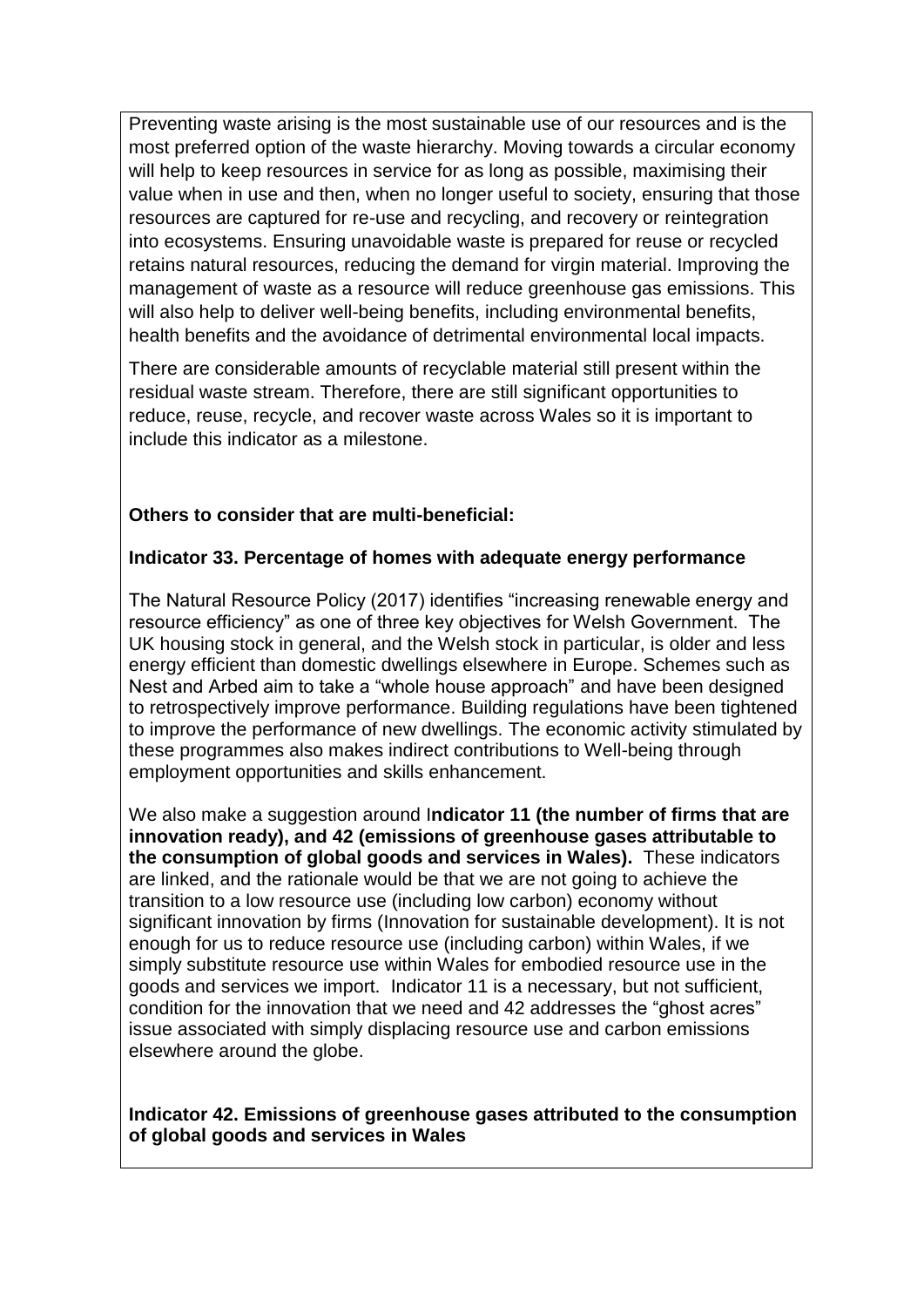The ONS has calculated both Domestic Material Consumption and the more telling Raw Material Consumption figures for the UK. Raw Material Consumption adjusts both imports and exports for the raw materials embedded in such flows. The trends in both seem to be similar, but the level of RMC exceeds that of DMC, illustrating the importance of accounting for the embedded raw materials in a globalised world where much production has been transferred to overseas sites. Both DMC and RMC are measured in terms of mass, and data are available on both a cum and ex energy basis. There is an argument that energy should be considered separately since there are established carbon accounting metrics that better deal with it.

# **Indicator 11. Percentage of businesses which are innovation-active.**

The definition of innovation-active enterprises is provided by Eurostat as any of the following activities during the survey period:

1. The introduction of a new or significantly improved product (good or service) or process;

2. Engagement in innovation projects not yet complete, scaled back, or abandoned;

3. New and significantly improved forms of organisation, business structures or practices, and marketing concepts or strategies;

4. Investment activities in areas such as internal research and development, training, acquisition of external knowledge or machinery and equipment linked to innovation activities.

Innovation is a necessary, but not sufficient, condition for the transition to a low resource use economy and the introduction of new business models to facilitate a circular economy which will be a key element of such a transition.

Indicators 10, 18 and 21 are heavily influenced by decisions made by the UK Government and wider economic conditions. The national milestones need to be capable of being influenced significantly by our devolved government and therefore for these indicators it will not be appropriate to base our national milestone on an absolute "point" target. Instead we suggest a more appropriate approach would be to use some of the other methods described on page 13.

12. Do you agree with the rationale for this, or have you any other views on how we should approach areas not entirely within devolved competence?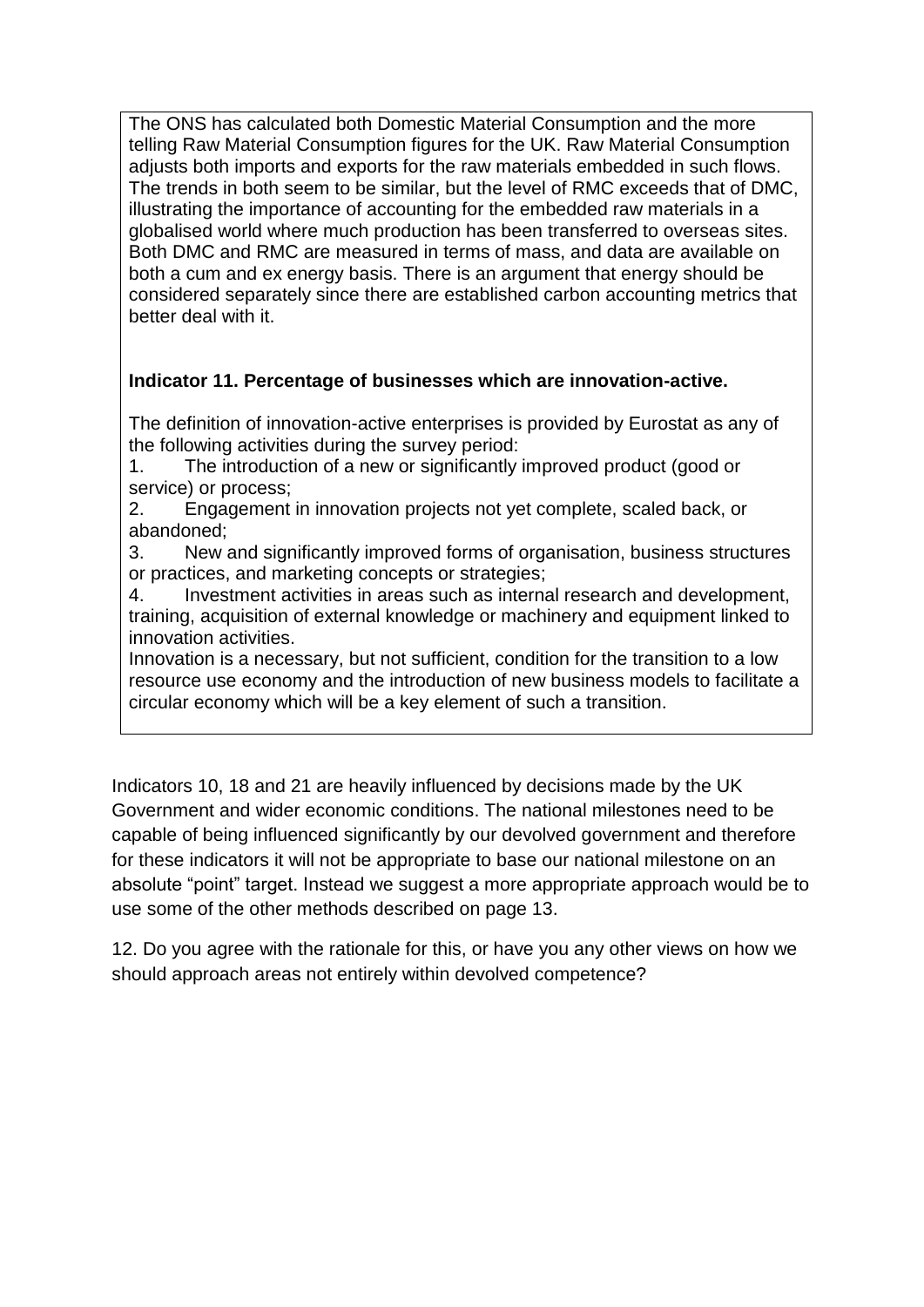A number of possible approaches are discussed on page 13 of the consultation. Perhaps the closest to the approach we would recommend is the commentary to be provided by the Future Generations Commissioner, since ideally these milestones should be set in the context of a narrative.

Indicator 10 is very closely related to indicator 9, over which the Welsh Government has considerably more influence. Welsh Government economic policy recognises four foundation sectors, namely Tourism, Food, Retail and Care, and three national thematic sectors, namely tradable services, high value manufacturing and "enablers" such as digital, energy efficiency and renewables.

The national thematic sectors are desirable, not only because they address the transition to a low resource use economy, but also because firms involved in such sectors tend to be close to, rather than distant from the production possibility frontier of the economy. So, it could be argued that productivity (output per person per hour) lies at the heart of Welsh Government policy, not just in terms of the national thematic sectors but also in terms of the need to raise it in the foundation sectors. Improving productivity overall could be greatly helped by addressing the long tail of firms with lagging output per person per hour.

The narrative around indicator 18, which is based upon the DWP approach to measuring households beneath average (in this case median rather than mean) income (HBAI), could flesh out the considerations advanced on page 13, in particular the distribution of household income in Wales versus the distribution in other parts of the UK and overall. The UK has a very wide range in household income, just as it has a wide dispersion in GVA per head and national wealth per head.

The narrative around indicator 21 could be very rich given the importance of flows between the varied International Labour Organisation (ILO) categories defining participation and non-participation in the labour market. Employment will not just fluctuate in line with the business cycle, but the proportion of people who want work but are not looking for a job, or the proportion of people self-employed with a "portfolio" of jobs who would prefer the security of a salary. The labour market is one aspect of the economic system that demonstrates hysteresis. The use of narrative would also counteract the undesirable outcome of the milestones being seen as targets.

# **C. Changes to the existing 46 national indicators**

13. Do you propose any changes to the existing 46 national indicators?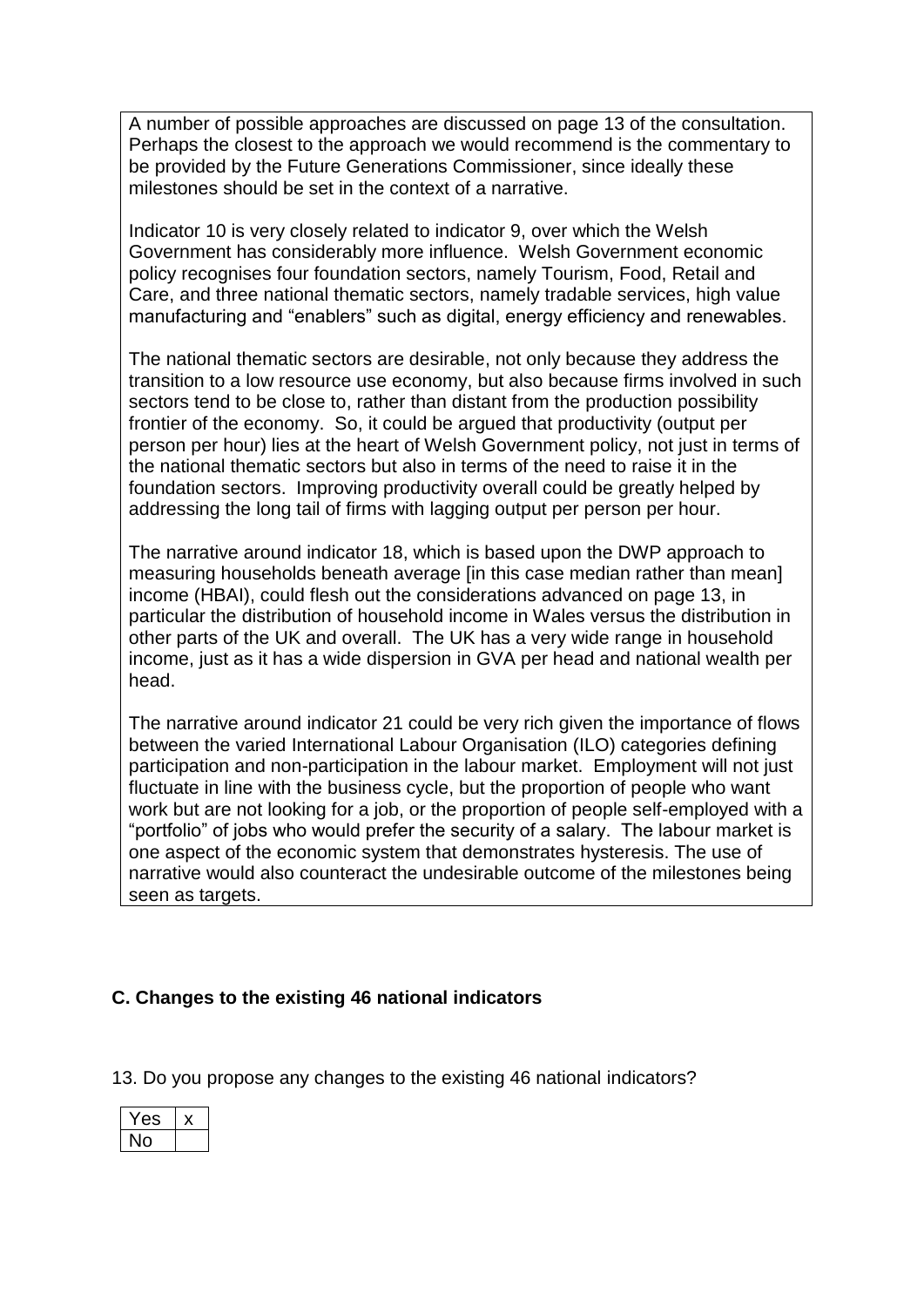14. What type of change are you proposing to the existing 46 national indicators?

(Please tick one box)

| Removal of or change to an<br>existing indicator |  |
|--------------------------------------------------|--|
| <b>New</b>                                       |  |

15. If you are proposing a change to an existing indicator/s or proposing a new indicator, please provide the version you propose.

The text of the consultation refers to considering amendments following a report from the fair work commission. We suggest this consideration extends to the indicators of SMNR being prepared in SoNaRR2. There is expected to be some overlap with the National indicators and they may have potential to provide new indicators that could be added, swopped, or used to add context to any narrative.

**Indicator 13 -** Percentage of dwellings with adequate energy performance and percentage of dwellings with good or better energy performance

**Indicator 37** – Number of people who can speak Welsh, when, what circumstances and how often they speak the language: -

Daily Weekly Monthly or less

At school/college At home/family At work Socially with friends

#### **Future development of:**

**Indicator 43.** In its current form could be updated to include non-semi-natural habitats because these are critically important for biodiversity and also have associated high values for resilience attributes as well as for key ecosystem services delivery.

**Indicator 44.** We recognise Indicator 44 is extremely complex and is still being considered. We would like to understand how this work is progressing and be involved in its development along with any subsequent work on a potential milestone for it.

Whilst milestones for these could potentially be couched in simple terms, e.g. 'no loss of…' or perhaps even 'x% increase in … over y years', behind this apparent simplicity there are some difficult considerations, as any milestone needs to reflect the level of change that its indicator is capable of reliably detecting, therefore we would wish to work with you on their further development and inclusion as milestones.